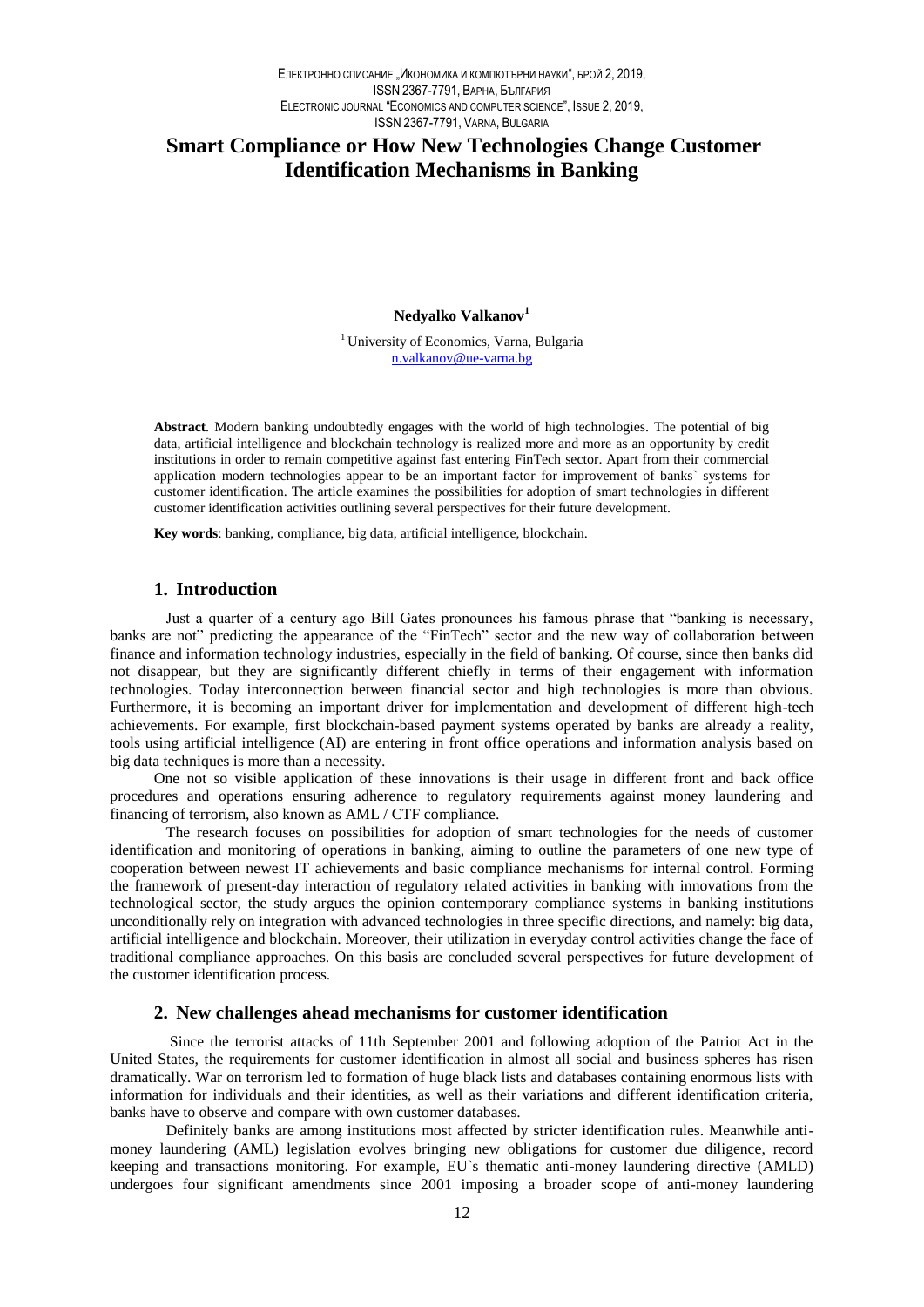measures<sup>5</sup>. Authentication of beneficial owners of juridical customers, discovering business relationships and detection of unusual or suspicious transactions are amongst the measures banks are responsible to impose.

Stringent legislation however is not an immediate prerequisite for effective and immediate success in prevention of money laundering and terrorist financing. Investigations of independent international organizations like ICIJ6 and OCCRP7 gave publicity to different cases of illegal concealment of funds with direct or indirect participation of banking institutions. More specifically, Liechtenstein Tax Affair (2008), Offshore Leaks (2013), Russian Laundromat (2014), Luxembourg Leaks (2015), Swiss Leaks (2015), Panama Papers (2016), Panama Papers (2017), Azerbaijani Laundromat (2017) are few prominent cases illustrating vulnerability of global banking system to tax evasion, money laundering and concealment of capitals through offshore financial centers. Economic sanctions, embargoes and different kinds of restrictions towards specific countries and political regimes increase the impetus to disguise the origins of money by illegal financial transfers, involving banks as main providers of wire transfer services.

In addition, latest scandals connected with illegal transfer of funds from Russia to EU countries by bank operations mainly in the Baltic region, made credit institutions like ABLV (closed by regulators in 2018), Danske Bank, Swedbank, Nordea and Deutsche Bank to be blamed for allowing money laundering in large scale 8. Impressive is the amount of following sanctions imposed by financial regulators to some of world's largest banking institutions. According to some calculations, for the period 2008-2018 their size exceeds the amount of \$23 billion (Glynn, 2018).

Technological innovations in the financial sphere are another major driver for improvement of customer identification methods. Appearance of cryptocurrencies and connected with them new types of virtual payment systems challenge the capability of traditional software applications for customer identification and transactions monitoring. Meanwhile, the adoption of Payment Services Directive 2 (PSD2) in EU led to institutionalization of the possibility for open banking, allowing access of third party payment providers to banks' payments infrastructure.

All mentioned prerequisites require a significant update of existing preventive mechanisms. Traditional consideration of technological factor in the field of prevention as subsequent is no longer valid after turbulent transformation from last vears proves the fact that new IT achievements provoked a change in the way of creation and distributions of financial products. Today, according to some opinions, large banking institutions tend to be technology companies as well (Crowe and Turner, 2016). Although this understanding is more common in terms of banks' commercial activities, its validity is fully justified from compliance perspective. Revised legal framework, increased regulatory demands and last but not least, gaining more complexity schemes for illegal transfer of funds through the channels of financial system bring the necessity for a holistic approach which includes: 1) consolidation of all prevention activities into integrated prevention inside bank institutions; 2) engagement of critical risk management activities like internal control and compliance functions into a single mechanism and 3) research, development and implementation of advanced technological decisions outrunning the development of techniques for avoidance of identification and disguising the origin of funds. Critical for the third mentioned direction is the extent to which banks will manage to implement own smart solutions based on big data, artificial intelligence and blockchain technologies.

Such development is predetermined, and indicative in this respect is the significant amount spent by present-day financial institutions on different compliance-orientated initiatives. According to some analysis compliance spending of financial institutions in 2017 took about 4% (around \$270 billion) of their income with expectations this percentage to increase to 10% in 2021 (Juniper Research, 2017), while other sources estimate this growth to boost to 20% in near future (Grigg, 2017: 4).

# 3. The potential of big data and AI

Nowadays effective customer identification requires usage of different databases containing negative information about individuals and corporate entities. Also called black lists these information sources include different kind of negative information and could be classified in following two categories:

<sup>&</sup>lt;sup>5</sup> First thematic EU legislation on prevention of the use of the financial system for the purpose of money laundering is adopted in 1991 by Directive 91/308/EEC, replaced by: Directive 2001/97/EC (AMLD2) in 2001, Directive 2005/60/EC (AMLD3) in 2005, Directive (EU) 2015/849 (AMLD 4) in 2015, which latest amendments by Directive (EU) 2018/843 in 2018 represent its fifth version (AMLD5). AMLDs impose the recommendations of the Financial Action Task Force on Money Laundering (FATF) - an intergovernmental organization, established as initiative of G7 countries in 1989 with mission to "set standards and promote effective implementation of legal, regulatory and operational measures for combating money laundering, terrorist financing and other related threats to the integrity of the international financial system". FATF's recommendations are recognized as a basic framework used in national anti-money laundering and counterterrorist financing standards – see:  $\frac{http://www.faff-gafi.org/about)}{http://www.faff-gafi.org/about)}$ .

 $\frac{6}{1}$  International Consortium of Investigative Journalists (https://www.icij.org).

Organized Crime and Corruption Reporting Project (https://www.occrp.org).

<sup>&</sup>lt;sup>8</sup> See more in details in Valkanov, 2019: 16-23.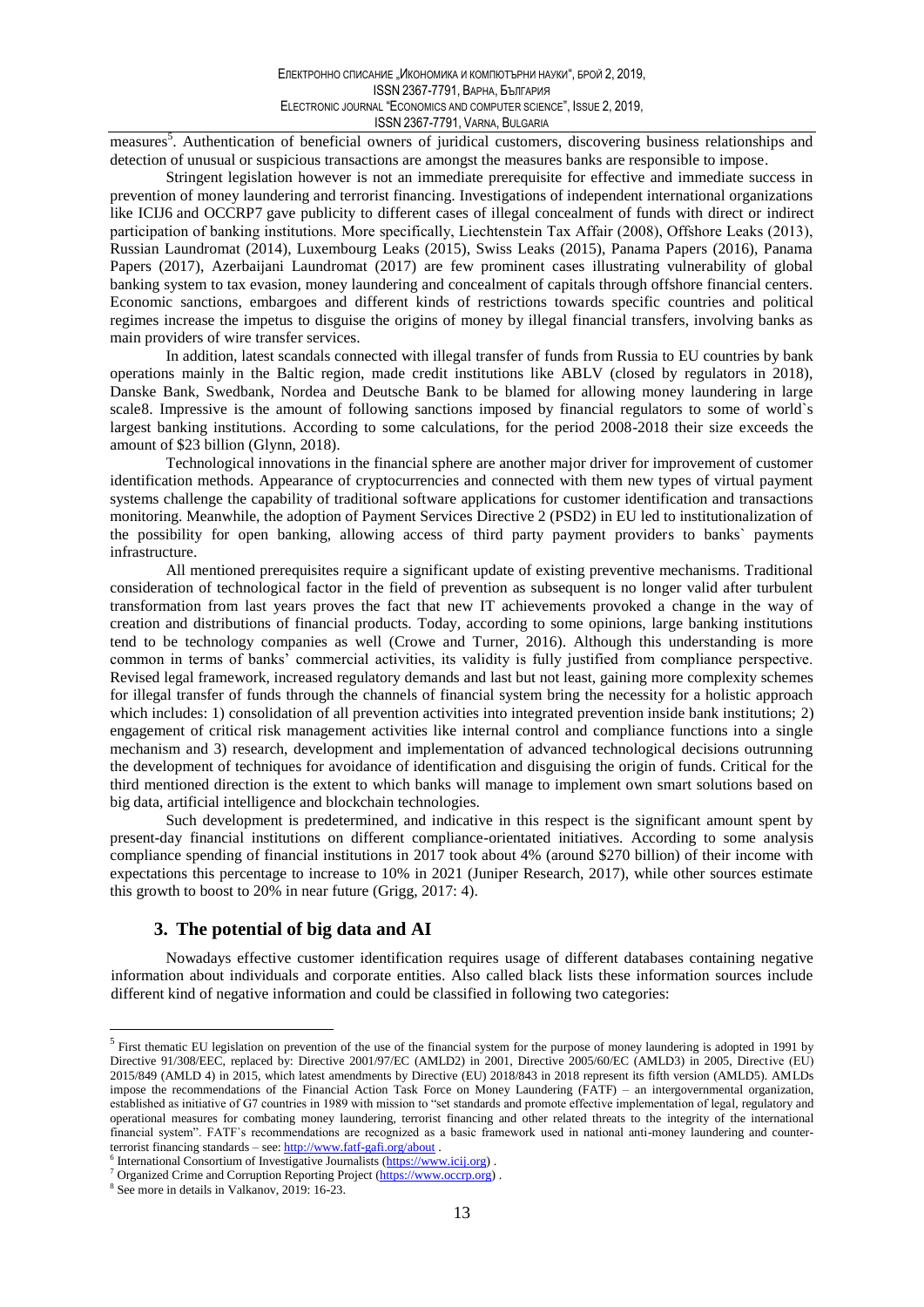- Internal databases, including information for: clients with negative reputation; individuals,  $\bullet$ classified as "Politically Exposed Persons" (PEPs); individuals and corporate entities (customers and noncustomers) object of requests made by different authorities and etc.
- External databases, that include data from different external sources like: United Nations Security Council Consolidated List, Consolidated list of persons, groups and entities subject to EU financial sanctions, Specially Designated Nationals and Blocked Persons List of the US Office of Foreign Assets Control (OFAC) and etc.

External databases are compiled outside the banking system by various organizations and institutions and complying with them is mandatory for global banking community and especially for banks operating in US and EU. In essence, comparison of existing clients databases with various exogenous data sets should not be considered as a potential problem for banking institutions. However, the practical application of this task reveals some difficulties. While in the case with internal bases, compiled by banks, the possibility of synchronization with customer files is greater, the comparison with the external databases in some respects is practically impossible due to different data formats, lack of compatibility, different transliteration between names written in Latin to/from other alphabets and etc. (Valkanov, 2010: 15-19).

Another challenging moment is growing importance of cross-institutional information sharing between different financial institutions. As laid down in the spirit of FATF's Recommendations and latest EU AMLDs, this kind of information exchange is considered to be important factor for strengthening the efficiency of different preventive measures. A logical assumption here is different information systems may complicate or even make inapplicable import and checkup of existing customer databases with information received by partners. Multiple external sources containing non-structured (noSQL) data lead to inefficiency expressed in overlapping data, loss of information, incorrect verification, longer time for checkup and etc. (see Figure 1).



Figure 1. Optimization of AML/CFT customer identification using big data Source: Own elaboration

On the contrary, using big data techniques customer identification process takes less time and ensure verification from unified information source, as well as single channel for communication with regulators, authorities and partners. Thereby innovative techniques for big data manipulation solve the problem with voluminous, non-structured and heterogeneous data, improving efficiency of AML/CTF compliance activities performed in every day bank operations. In other words, often referred "3-Vs" of big data – volume, velocity and variety, are fully applicable when discussing the needs of databases used in contemporary compliance activities. The following two could also be added to the above mentioned parameters - veracity and value. In other words, taking into account increasing degree of virtualization in banking, the modern sound of traditional understanding "know your customer" could be expanded to "know your customer and know your data".

According to Forrester Consulting research, including in-depth surveys with IT, line-of-business, and data science professionals in global enterprises, here could be highlighted four key points connected with penetration of big data technologies: 1) ninety-eight percent of companies invested in big data and data analytics technologies take into account benefits from their current data; 2) although still relatively small amount of data management it processed in cloud, an increase of cloud-based data analytics is observed; 3) a trend towards integrated platforms providing data management, analytics and insight execution is reported; 4) cloud-based labs are considered as accelerators for innovations (Forrester Consulting, 2017: 3).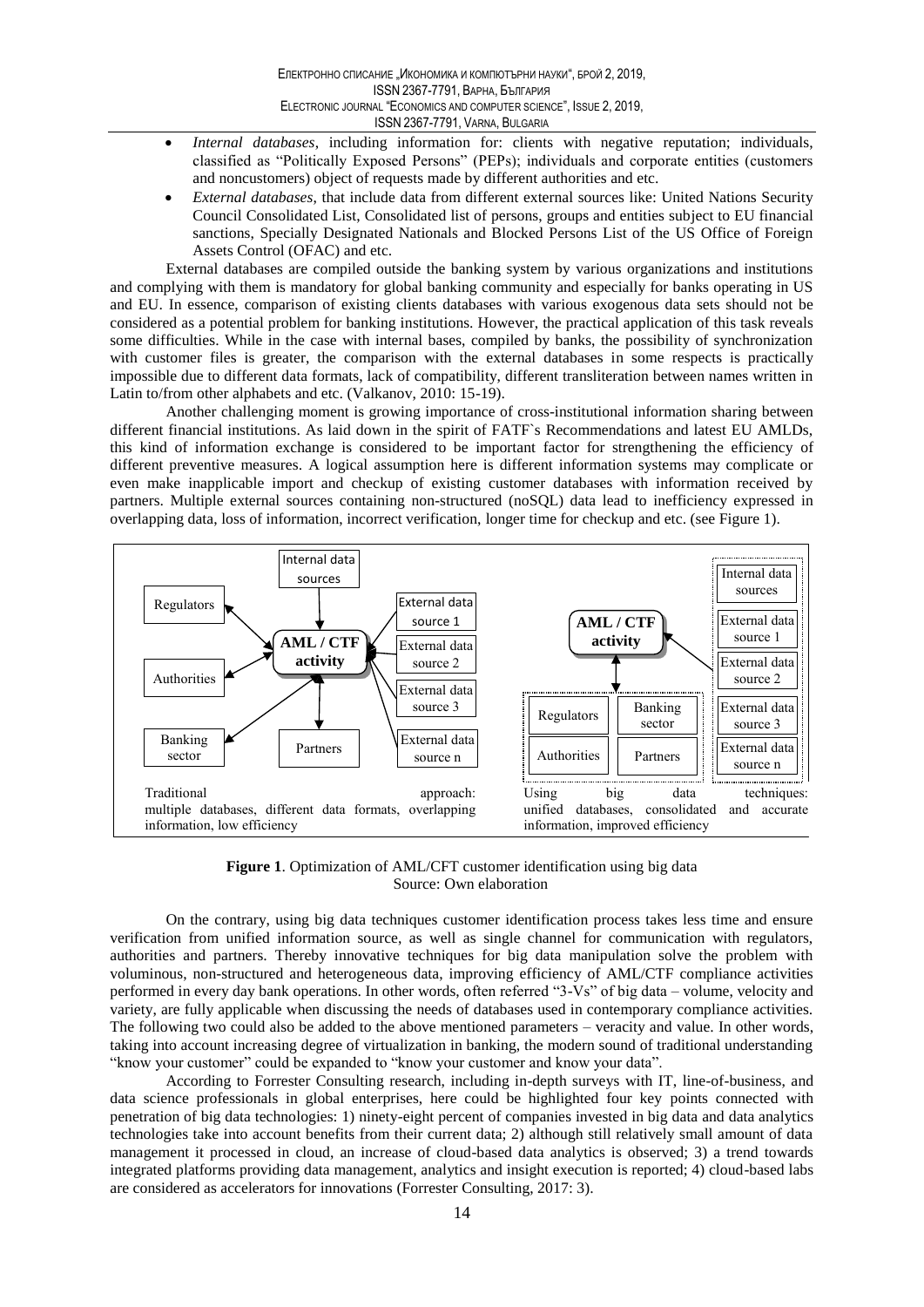Even taking into consideration the specifics of banking business, and more exactly observing of bank secrecy and generation of sensitive information in result of bank operations, new approaches for manipulation of large scale, complex and heterogeneous databases could be considered as a good opportunity for optimization of different compliance processes and especially of these responsible for customer identification. As shown in Figure 1, the potential of big data could unify different reference databases containing negative customer information (black lists). In addition, possibility for carrying out this information to the cloud is a potential initial step in creation of common databases with other banks and financial institutions, as well with regulators and authorities.

In this line of thoughts should be noted the presence of another innovation from last years, and namely specialized RegTech firms. As part of the FinTech industry their appearance is connected with distributions of specific regulatory related services to financial institutions<sup>9</sup>. Operating mainly in five directions – regulatory reporting, risk management, identity management and control, compliance and transaction monitoring, RegTechs could be characterized as new types of partners banks could partially or entirely share different AML/CTF compliance tasks. A concrete example in support of this opinion is a Bain & Company's research according to which for a large scale bank one full know your customer (KYC) verification of clients database during onboarding would cost \$10 million and will take up to two years, while using service from RegTech the same procedure will take three months and would cost around \$300 thousand (Memminger, Lin and Keswakaroon, 2016).

Application of mentioned above technological benefits in most cases would be impractical without integration of another invading technology what is the artificial intelligence. Commonly defined as simulation of human behavior by computers, the potential of that technology is more and more seen as a peculiar nostrum for optimization of different business processes. Financial, and especially banking, industry does not fall behind this trend - robo-advisors, bot chats, automated systems for high-frequency trading and etc. have already been accepted as part of conventional banks' marketing, commercial and trading arsenal. Likewise, tools using machine, self and deep learning of software are entering in daily compliance operations. <sup>10</sup>

Applicability of AI in AML / CTF compliance could be examined in following three directions:

- as a tool for collection of information from different sources internal and external databases, documents, accounts, customer files and etc.;
- as mechanism for discovering and analysis of relations, interdependences, anomalies and red flags "unseen" by traditional software;
- as a tool facilitating generation of different internal and external reports such as: reports for suspicious operations, cash transaction reports and others.

More specifically, some examples of concrete AI-innovations already used in tasks for customer identifications are tools for:

- text and images recognition;
- recognition of biometric parameters (face, fingerprints, voice, speech);
- robotic process automation;
- analysis based on data mining, predictive modelling, case-based reasoning et. al.<sup>11</sup>

#### 4. Blockchain-based KYC

Appearance of cryptocurrencies and especially Bitcoin in 2009 created a new possibility for secure data storage and sharing, based on the blockchain technology<sup>12</sup>. Apart from virtual currencies, distributed ledger technology (DTL) allowing formation of secure shared ledgers comes in strong in finance with first smart contracts, transaction systems and common databases<sup>13</sup>.

<sup>&</sup>lt;sup>9</sup> Detailed and exhaustive list of RegTech firms is given by Deloitte's RegTech research from 2018, available on: https://www2.deloitte.com/lu/en/pages/technology/articles/regtech-companies-compliance.html.

<sup>&</sup>lt;sup>10</sup> Representing a basic part of artificial intelligence, machine learning represents the ability of software to make independent decisions. Common understanding is machine learning to be classified as unsupervised learning – when solutions taken by the software are based on its own logical interpretation of the input-output data and supervised learning – when decisions are based on previously entered information about the expected result.

 $11$  See more in details in Grasshoff et. al., 2017: 6-8.

<sup>&</sup>lt;sup>12</sup> Cryptographic mechanism for recording and storing information in the form of a continuous sequence of encoded records, called "blocks", modification of which is impossible without being reflected in all subsequent blocks.<br><sup>13</sup> Although concerns about possible breaches in security more and more facts prove banks perceive new technology more

an opportunity than as a threat. Just a few examples here are: The Crypto 2.0 Pathfinder Program launched in 2015 by UBS; KBC's Digital Trade Chain (DTC) blockchain application for SMEs, launched in 2016; Banco Santander's One Pay FX payment system, based on code of Ripple cryptocurrency being operational since 2018; the successful test of joint mutual funds transactions using blockchain by Credit Suisse and Portuguese Banco Best in 2019; SWIFT's initiative "Proof of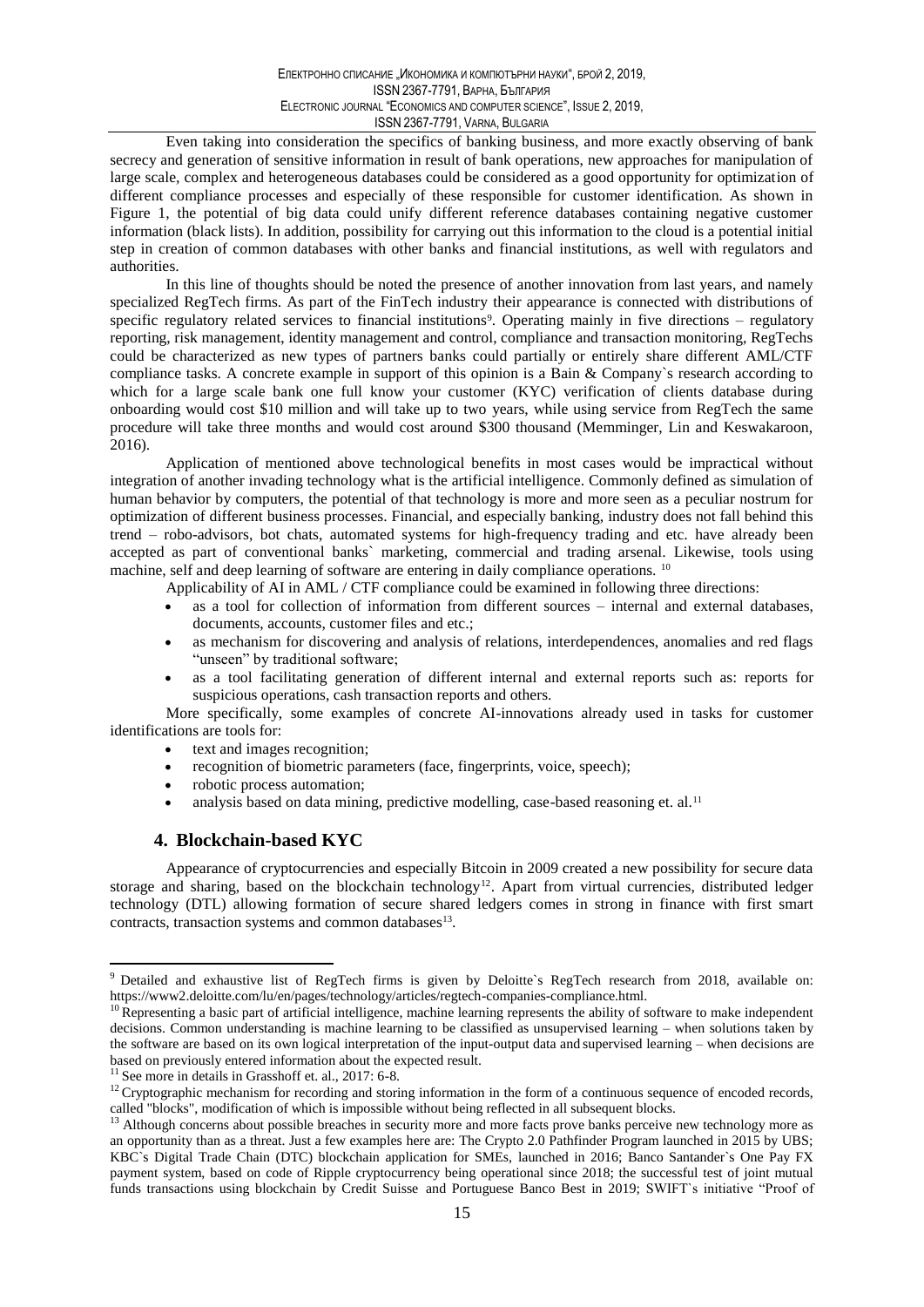In the field of customer identification for the needs of AML and CTF compliance, blockchain could be examined according to its potential for secure sharing of information between different counterparties. Present situation requires banks, regulators and authorities to create separate lists (databases) with negative information without practical possibilities for cross-sharing. Ability of DTL technology to require approval from each participant in the network before making a change in the database and the impossibility for data manipulations like backdated deletions offer a good opportunity for improving the present state of present KYC procedures. Possible benefits coming from sharing databases between financial sector and authorities could be:

- expanding the volume, quality, exhaustiveness and credibility of used data sources;
- unification of different and composite data structures, parameters and etc. (for example, the variations in transliteration of names);
- verifying regulators and authorities, financial institutions are provided with necessary and comprehensive information;
- possibility for real time updates of information.

Usage of common blockchain databases could be referred also to concrete daily activities such as account opening. As shown in Figure 2, application of DLT databases could save different front, middle and back office operations for proceeding, verification and validation of data. Of course, such optimization does not exclude human factor, but it will inevitably lead to reduction of compliance costs. The role of employees in such automated process is in their capacity as operators, instructors and supervisors of their "smart" software assistants.



Figure 2. Example for blockchain-based account opening procedure Source: Dintrans et al. 2017: 10.

Neo banks, working entirely in virtual environment without presence of traditional physical infrastructure, like Monzo and Atom bank, already proved reliable approaches for distant identification and validation<sup>14</sup>. Number of examples will drastically increase if adding payment service providers like Pay Pal, Amazon Pay, Ant Financial and etc. Although their infrastructures are not based on DLT, all they represent an illustration for successful distant identity management. And if adding the infrastructures of dozens of cryptocurrencies payment systems, despite their different treatment among regulators in different countries, we can outline the borders of a trend towards decentralization. From this perspective as more frequent could be classified comments like that "DLT could be the next privacy frontier for industries and individuals" (Capgemini, 2019: 10).

Illustrative for the extent financial regulators see the potential of DLT as a basis for reliable KYC is the following example. In 2017 the Monetary Authority of Singapore (MOS) together with three banks, operating in the country (HSBC, Mitsubishi UFJ Financial Group and OCBC) conduct a test for estimation the levels of

Concept" to analyze and test the potential application of blockchain technology, supported by some of worlds' largest banks and etc.

<sup>&</sup>lt;sup>14</sup>See:https://community.monzo.com/t/identification-documents-requirements/23414; https://www.atombank.co.uk/security.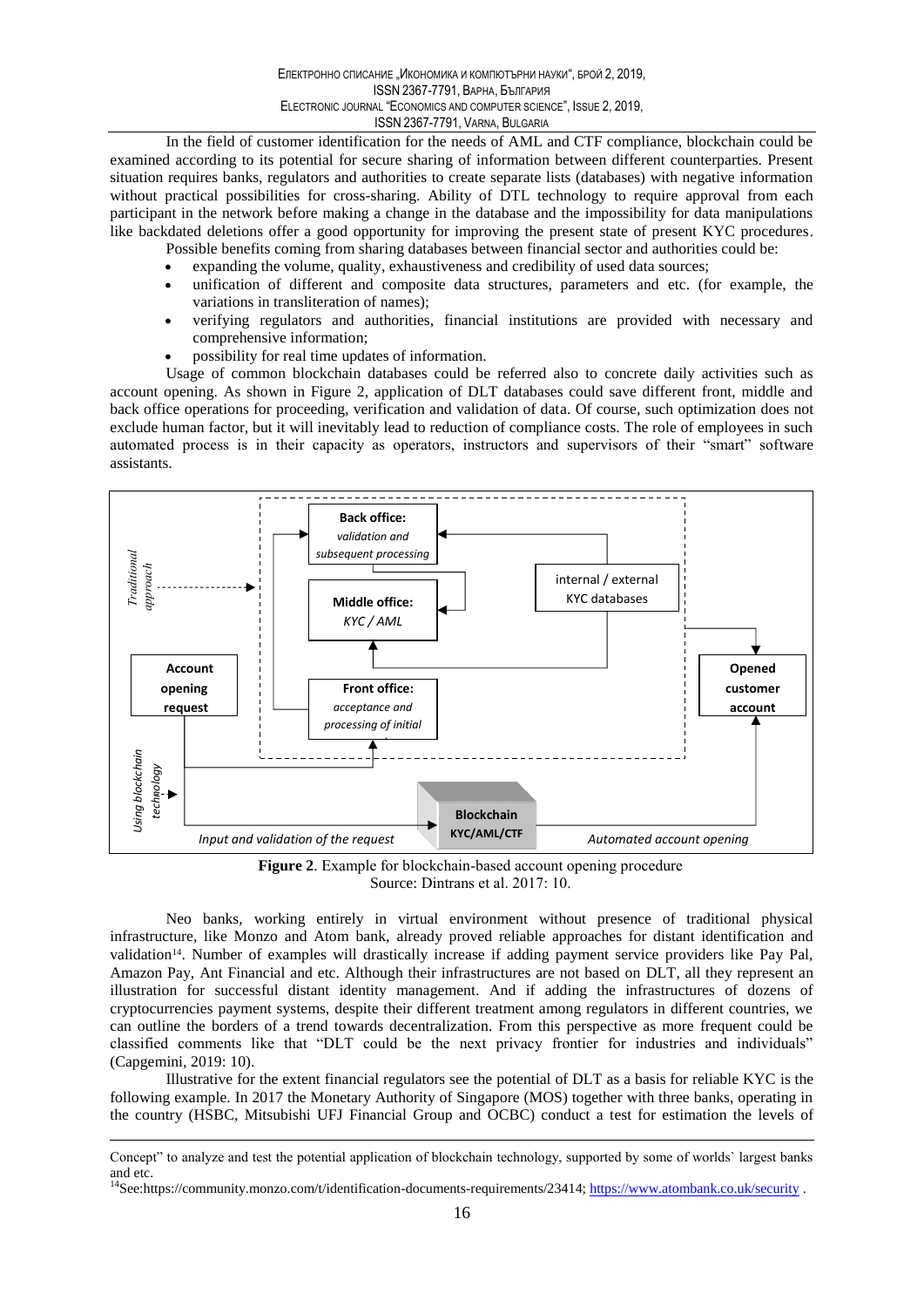functionality, security and scalability of blockchain-based KYC utility. The tool passes the MOS's tests and in addition demonstrates ability for cost savings between 25 and 50% by reduction of duplications and providing a clear audit trails (Maguire and Chia, 2018: 2).

## 5. Vectors for future development

Taking into consideration latest trends in AML compliance technological factor retains its leading positions.<sup>15</sup> Mentioned above innovations – big data, AI and blockchain, could be determined as basis for future development of different smart activities in bank AML / CTF compliance, classified in five separate categories (see Table 1):

- collection and distribution of data used for generation, unification of multiple information sources and sharing them with counterparties;
- data analysis representing smart analysis of available information by AI in order to detect  $\bullet$ anomalies, red flags and relationships which remain invisible when using conventional software tools:
- machine learning that gives the possibility for constant improvement of software's abilities by letting AI teach himself;
- speech recognition which adds additional abilities for authentication and identity management:
- automation of processes and robotization which leads to reduction of compliance costs and time needed for different identification procedures.

Of course, offered arrangement is more exemplary in nature and without pretentions for exhaustiveness. However, specified areas of innovation, together with the respective smart tools and technologies could be considered as main drivers for development of AML and CTF compliance in near future. Witnessing to such assertion are various examples from banks' practice showing more and more research and development initiatives of large credit institutions focusing on blockchain, big data and AI. Their adoption in overall innovation policy of banks is a desirable but not a mandatory condition.<sup>16</sup> Especially for middle and small sized banking institutions, where cooperation with RegTech sector could be perceived as cost saving. Being specialized providers of such solutions, RegTech firms launch a new type of cooperation and collaboration with traditional financial institutions, based on creation of low cost technological know-how. Such cooperation can also be considered as an appropriate opportunity for reducing of otherwise constantly growing compliance spending.

Adoption of latest high-tech solutions customer identification process imposes the platform vision for its development<sup>17</sup>. In the context of contemporary understanding for shared services (Software as a Service, Infrastructure as a Service, Platform as a Service) could be proposed the understanding for Compliance as a platform (CaaP), illustrating a system of inbound and outbound correlations between compliance and other components of the internal and external environment. AML and CFT compliance related activities could be considered as major and integral elements of such framework.

<sup>&</sup>lt;sup>15</sup> As summarized by ComplyAdvantage top 7 trends for 2019 are: 1) increased information sharing between financial institutions; 2) need for more information on Ultimate Beneficial Owners; 3) application of AML rules for crypto-businesses and virtual assets; 4) demand for automated AML driven by FinTech; 5) overhaul of regulatory regimes; 6) more complex sanctions landscape; 7) necessity for sophisticated transaction monitoring solutions (ComplyAdvantage, 2018).

<sup>&</sup>lt;sup>16</sup> A comprehensive study about innovation processes in banking presents Vachkov, 2015.

<sup>&</sup>lt;sup>17</sup> The platform concept describes an environment integrating different technologies and accessed by different users.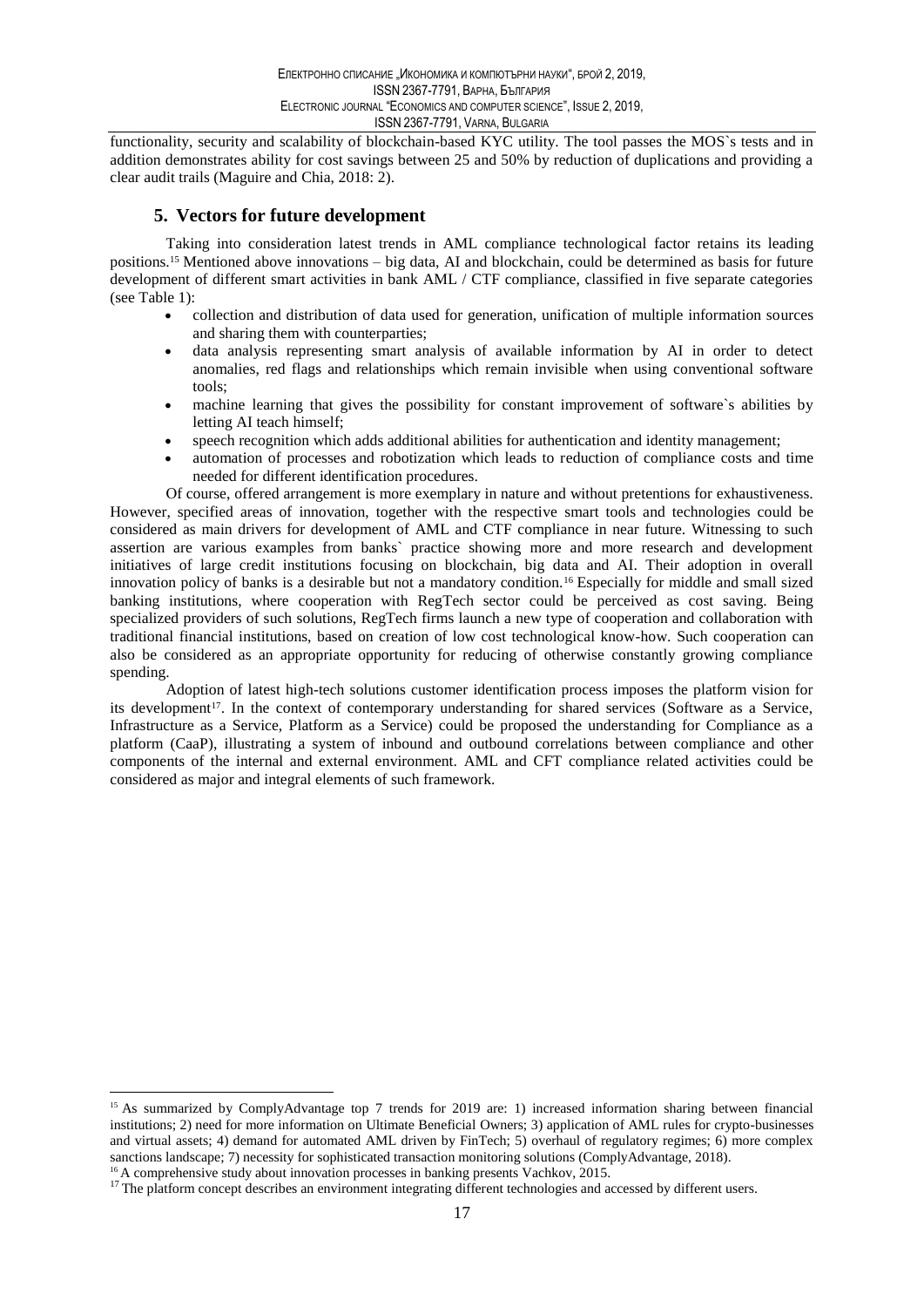#### Електронно списание "Икономика и компютърни науки", брой 2, 2019, **ISSN 2367-7791, ВАРНА, БЪЛГАРИЯ** ELECTRONIC JOURNAL "ECONOMICS AND COMPUTER SCIENCE", ISSUE 2, 2019, ISSN 2367-7791, VARNA, BULGARIA

#### Table 1

|                                                   |                 | Smart activities in AML / CTF compliance                                                                                                 |                                                                                  |
|---------------------------------------------------|-----------------|------------------------------------------------------------------------------------------------------------------------------------------|----------------------------------------------------------------------------------|
| Category                                          | Innovations     | Smart tools and technologies                                                                                                             | Areas of application                                                             |
| Collection<br>and distribution<br>of data         | <b>Big Data</b> | Unification of different NoSQL databases                                                                                                 | Customer identification                                                          |
|                                                   | AI              | Conversion of analog information into<br>digital data                                                                                    | <b>AML/CTF</b>                                                                   |
|                                                   | Blockchain      | Information sharing via DLT<br>Blockchain-based KYC                                                                                      | General compliance<br>activities                                                 |
| Data analysis                                     | <b>Big Data</b> | Knowledge discoveries in database                                                                                                        | Customer identification                                                          |
|                                                   | AI              | Rules-based expert systems<br>Voice and speech recognition<br>Recognition of faces, pictures, handwritten<br>texts                       | AML/CTF<br>General compliance<br>activities<br>Internal audit inspections        |
| Machine<br>learning                               | <b>Big Data</b> | Discovery of relations, anomalies and red<br>flags in databases                                                                          | Customer identification                                                          |
|                                                   | AI              | Discovery of relations, anomalies and red<br>flags in databases                                                                          | <b>AML/CTF</b><br>General compliance<br>activities<br>Internal audit inspections |
| Speech<br>recognition                             | Big Data        | Authorization<br>$\alpha$ f<br>profiles<br>Verification of distant operations                                                            | Customer identification<br>AML/CTF<br>General compliance<br>activities           |
|                                                   | AI              | Syntactic and semantic analysis of human<br>speech<br>Automated voice reactions<br>Conversion of text into speech<br>Machine translation |                                                                                  |
| Automation<br>of processes<br>and<br>robotization | <b>Big Data</b> | Monitoring of transactions and operations<br>Detection of anomalies and red flags<br>Regulator reporting                                 | Customer identification                                                          |
|                                                   | AI              | Monitoring of transactions and operations<br>Verifications in databases<br>Detection of anomalies and red flags<br>Regulatory reporting  | AML/CTF<br>General compliance<br>activities                                      |
|                                                   | Blockchain      | Automated accounts opening<br>Automated verification of profiles<br>Verifications in databases                                           |                                                                                  |

Sources: Grasshoff et al., 2017: 7; own elaboration.

Similar to modern high-tech world, where one does not need to be only a software engineer in order to participate in (for example technology sphere also needs software architects, project managers, designers, hardware specialists, and a number of other professions), platform view for compliance merges application of different technologies. From this perspective, vision for CaaP presumes integration of different types of resources and expertise, derived from various managerial and organizational centers in bank organization (e.g. risk management, internal audit, IT and etc.), their technological provisioning and subsequent application at operational level. Such vision lines with proposed by Basel Committee on Banking Supervision understanding for the compliance function in banks, which "should, on a pro-active basis, identify, document and assess the compliance risks associated with the bank's business activities, including the development of new products and business practices, the proposed establishment of new types of business or customer relationships, or material changes in the nature of such relationships", while technology "can be used as a tool in developing performance indicators by aggregating or filtering data that may be indicative of potential compliance problems" (BCBS, 2005: 14).

Furthermore, introducing latest technology solutions with high potential for future development, customer identification activities receive the opportunity to turn from cost accumulating budget sources into potential innovation accelerators benefiting the whole banking organization.